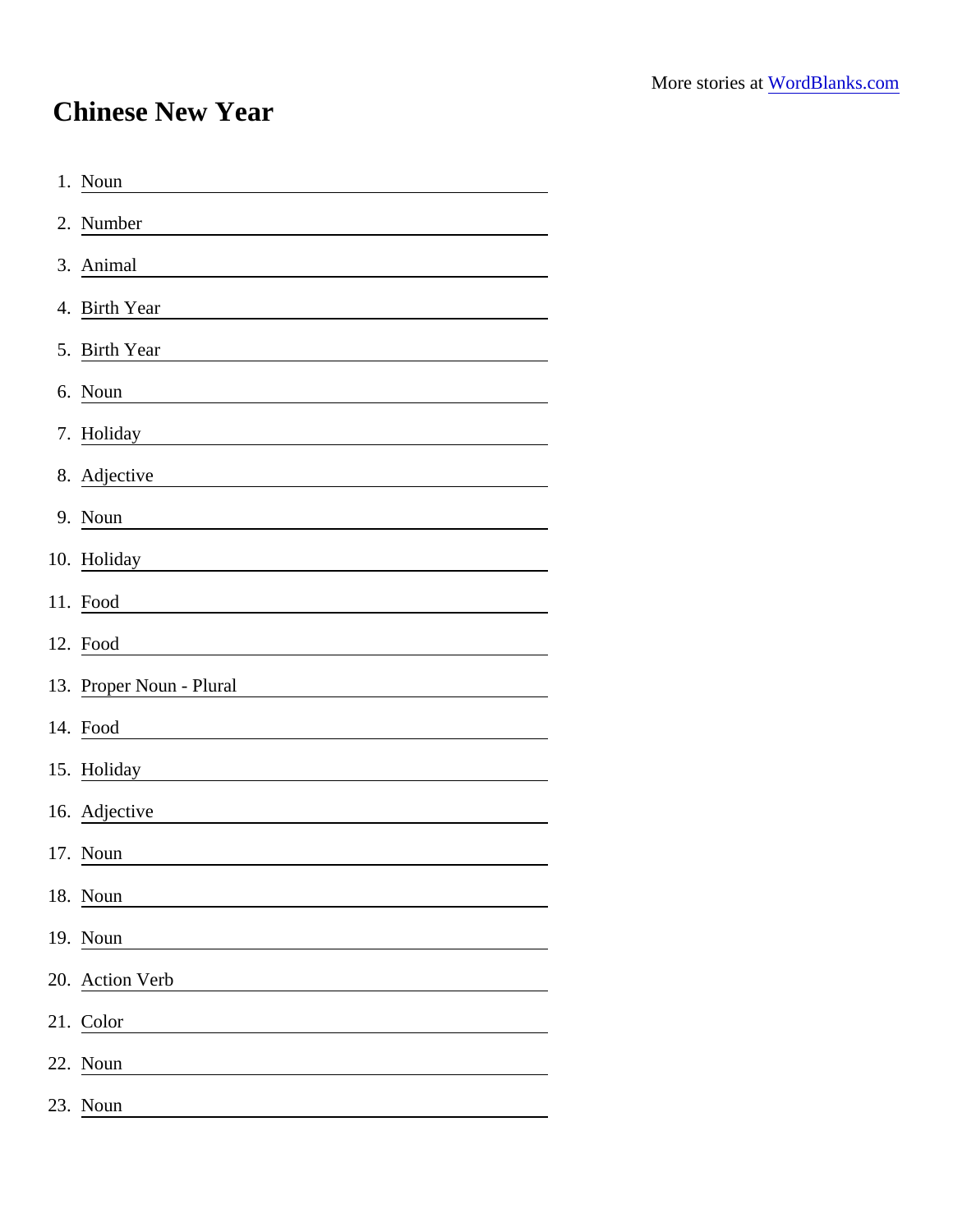## **Chinese New Year**

| The Chinese New Year of the [ <b><i>Moun</i></b> J will be on February 19, 2015. It will be year [ <i>Mumber</i> J]                                                                                                                                                                |
|------------------------------------------------------------------------------------------------------------------------------------------------------------------------------------------------------------------------------------------------------------------------------------|
| on the Chinese Calendar. Until then, it is still the Year of the [ <b>Animal</b> Number 21, 2014 and Number 21, 2014                                                                                                                                                               |
|                                                                                                                                                                                                                                                                                    |
|                                                                                                                                                                                                                                                                                    |
| I was born in the year [ <u>Landstrik year contributed</u> with year contributed birth year contributed by <b>Company</b> and <b>Company</b> birth year contributed by <b>Company</b> and <b>Company</b> birth year contributed by <b>Company</b> and <b>Compan</b>                |
|                                                                                                                                                                                                                                                                                    |
| To prepare for Chinese [ <u>ching and soliday</u> and <b>J</b> ], we like to decorate the house with [ching adjective and <b>J</b> [ching and <b>J</b> [ching and <b>J</b> [ching and <b>J</b> [ching and <b>J</b> [ching and <b>J</b> [ching and <b>J</b> [ching and <b>J</b> [ch |
| ].                                                                                                                                                                                                                                                                                 |
|                                                                                                                                                                                                                                                                                    |
| During Chinese [holiday ] we like to eat [https://educational and [https://educational During Chinese [https://                                                                                                                                                                    |
| <b>Proper Noun - Plural</b> (s)] over to the house for the holiday. Ancient Chinese tradition says eating [                                                                                                                                                                        |
| <u>food</u> ] is good luck.                                                                                                                                                                                                                                                        |
|                                                                                                                                                                                                                                                                                    |
| On Chinese [ <u>consideration controls and <b>numerical</b></u> controls and <b>numerical</b> with [consideration controls and <b>numerical</b> controls and <b>numerical</b> model of them! I'm                                                                                   |
|                                                                                                                                                                                                                                                                                    |
|                                                                                                                                                                                                                                                                                    |
| At night time, we go out to the city to watch [action exaction verb ] and the [station color ] fireworks                                                                                                                                                                           |
| lighting up the night sky. This year I hope we get to see a [__________________] dance!                                                                                                                                                                                            |